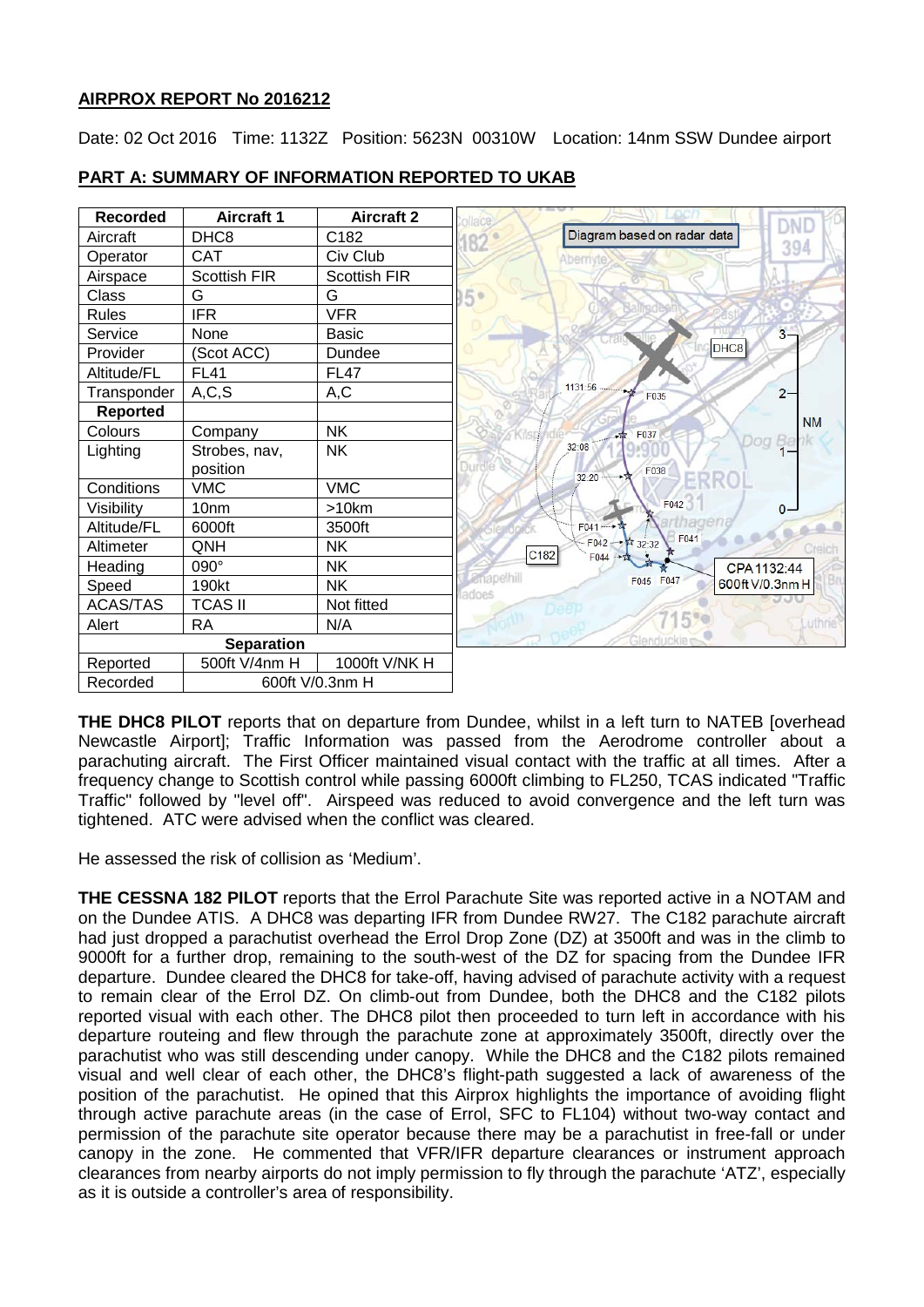**THE PARACHUTE CLUB'S CHIEF INSTRUCTOR** reports that he was the parachutist involved. He exited the aircraft at 3500ft above Errol airfield. The jump was uneventful. On landing, he was informed that when under canopy at 2000ft an airliner passed directly over him. He did not hear or see the aircraft due to wind rushing past him and him concentrating on his landing. He reported this to Dundee ATC and informed them that he would be filing an Airprox report.

**THE DUNDEE SENIOR AIR TRAFFIC CONTROLLER** reports that at the time of the incident, the Dundee ADI/APP controller was not aware that there had been any form of airborne conflict; they had agreed with the parachute aircraft (in accordance with the terms of their Letter of Agreement with them) that it would climb to the south-west of the parachute DZ to remain clear of the departure track of the DHC8 heading towards NATEB (a left turn after departure from RWY27). Traffic Information was passed to both pilots, the parachute-drop pilot reported the departure in sight as the DHC8 rolled. The controller noted that the DHC8 was slower to turn left than expected so further Traffic Information was passed and, once the crew of the DHC8 reported the parachute aircraft in sight, a transfer to Tay Sector was effected. He subsequently received a telephone call from the Watch Supervisor at Prestwick Centre later that afternoon to advise him that the departing DHC8 pilot had reported a TCAS RA shortly after transfer to the Tay Sector frequency. However, in his opinion the crew were apparently unconcerned, as they had had the parachute aircraft in sight throughout. As the TCAS event had apparently occurred whilst the aircraft was under the control of the Tay Sector and they would be submitting a report, it was not considered necessary for additional reporting action to be taken at the Dundee end. This was supported by the ASR submitted to him by the DHC8's operating company on 4<sup>th</sup> October, which indicated that the incident had occurred whilst on the Tay Sector frequency and not on Dundee's. This, together with the fact that the controller concerned was on their SRATCOH rest period and their return to work would have been after the 72 hours required for an ECCAIRs report to be filed, was the reason that no report was forthcoming from Dundee.

## **Factual Background**

The weather at Dundee was recorded as follows:

EGPN 021120Z 22003KT 9999 FEW010 13/08 Q1019=

The Errol parachuting site is designated by a circle of radius of 1.5nm centred on Errol airfield in Class G airspace. It has an upper limit of FL104 and the parachute club informs Scottish Control, RAF Leuchars and Dundee ATC when it is active.<sup>[1](#page-1-0)</sup> Although the site is notified in the UK AIP, there is no regulatory requirement for other aircraft to remain clear.

## **Analysis and Investigation**

## **CAA ATSI**

ATSI had access to reports from the pilots of the DHC8 and the C182, the TAY Sector controller, the area radar recordings and the R/T transcript of both the Dundee Tower/Approach and TAY Sector positions. ATSI also had access to the NATS Unit Investigation Report and spoke with the Dundee controller. Screenshots in the report are taken from the area radar recording. The DHC8 pilot was on an IFR flight from Dundee. At the time of CPA the pilot had just been transferred by the Dundee Aerodrome/Approach controller and was on the Scottish Area Control Centre (TAY Sector) frequency, but had not formally established communications and no ATC service had been agreed. The C182 was a parachute aircraft airborne from Errol Airfield climbing to a jump altitude of 9000ft; the pilot was in receipt of a Basic Service from Dundee Tower/Approach. Dundee ATC is not equipped with radar.

 $\overline{\phantom{a}}$ 

<span id="page-1-0"></span><sup>1</sup> UK AIP Page ENR 5.5-3.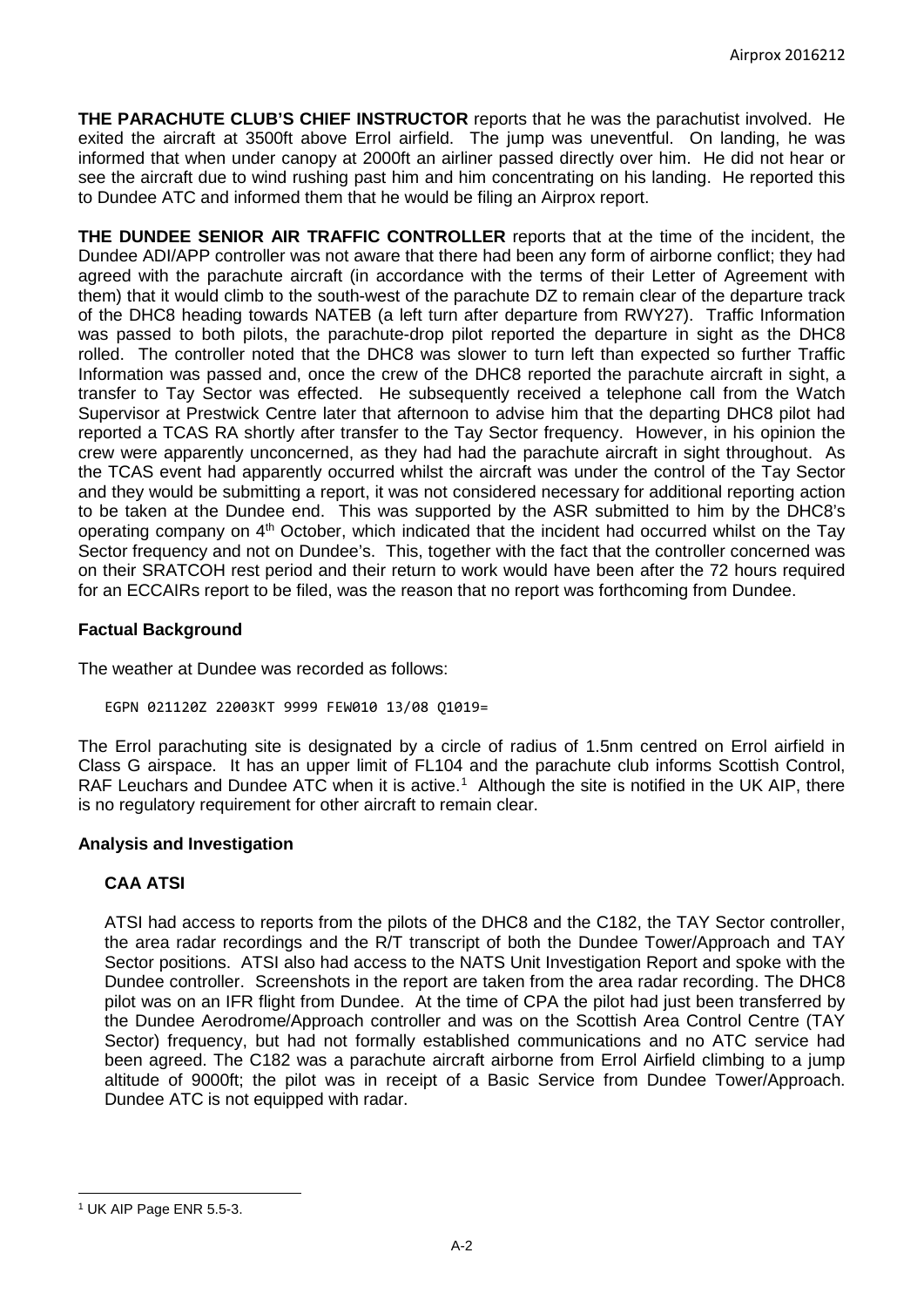The DHC8 pilot had called for start at 1111:05, acknowledging the ATIS information, but then had to wait for a clearance to be received by the Dundee controller from Scottish Control, before finally taxiing out at 1123:55.

The C182 pilot had completed a previous 'paradrop', and, at 1115:12, was passed Traffic Information on the upcoming departure of the DHC8 prior to landing back at Errol. The pilot reported airborne again at 1124:40, reporting that he intended to drop at 3500ft and then at 9000ft. The pilot reported being aware of another aircraft working Dundee in the vicinity of Errol, and traffic (the DHC8) due to depart Dundee. A Basic Service was agreed with the Dundee controller who was providing both an Aerodrome and Approach service on a single frequency.

At 1127:55, the DHC8 pilot was issued with an airways joining clearance by the Dundee controller, which was to track to NATEB, (a reporting point overhead Newcastle), in the climb to FL250. The pilot was given the transponder code and frequency for Scottish Control and, after confirming the readback, the Dundee controller cleared the DHC8 pilot to line-up and wait on the runway, requesting that he report ready for departure.

At 1129:10, the DHC8 pilot reported ready. The Dundee controller passed Traffic Information on two aircraft, which were orbiting in the downwind position, and then cleared the DHC8 pilot for take-off at 1129:20.

At 1129:25, the Dundee controller passed Traffic Information to the C182 pilot (transponding 0033), on the departing DHC8 which was acknowledged by the pilot. (Figure 1).



Figure  $1 -$  Prestwick MRT – 1129:25. Figure  $2 -$  Prestwick MRT – 1131:02.

At 1129:40, the C182 pilot again made reference to 3500ft and then 9000ft, but it was not possible to discern exactly what he said. The Dundee controller asked for his passing level, (reported as 3500ft) and to confirm that they were west of the Errol parachute zone. The pilot confirmed that they were south-west of the Drop-Zone (DZ).

The Dundee controller then went back to the aircraft holding in the circuit, advising its pilot of a delay due to wake turbulence from the DHC8 departure.

At 1130:45, the Dundee controller advised the DHC8 pilot *"further traffic, C182, southwest, 3500ft climbing 9000ft"* which was acknowledged by the pilot.

At 1130:58, the C182 pilot reported visual with the DHC8 and at 1131:02 the DHC8 became visible on the area radar replay, (transponding 7317) (Figure 2).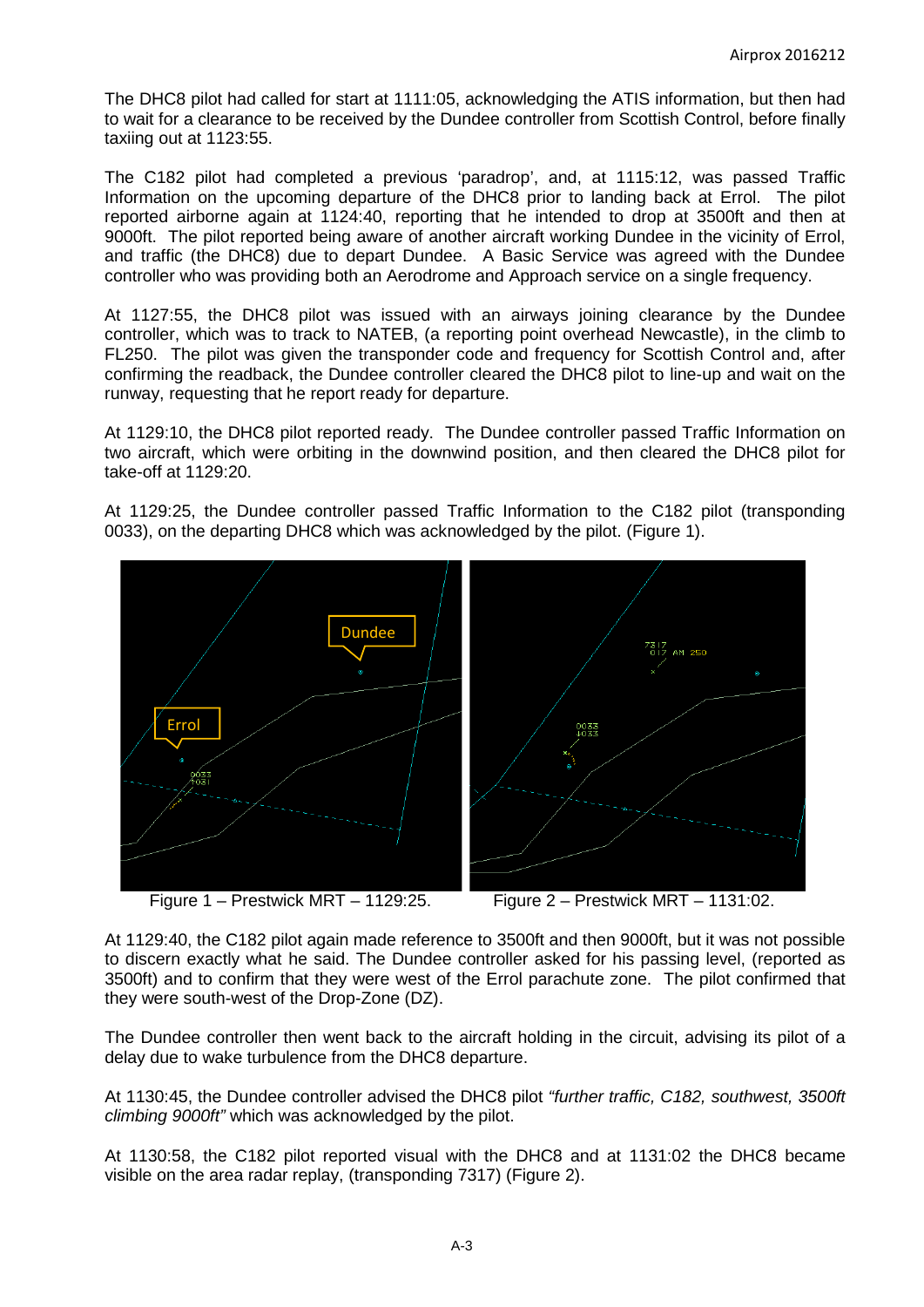At 1132:00, (Figure 3**)** the Dundee controller asked the DHC8 pilot if they were visual with the C182, which the DHC8 pilot reported that they were not.



At 1132:07, the DHC8 pilot confirmed visual with the C182 (Figure 4).

At 1132:15, the Dundee controller instructed the DHC8 pilot to maintain visual contact with the C182 and to contact Scottish Control which was acknowledged by the pilot.

At 1132:28 the DHC8 pilot advised the Tay Sector controller *"er Scottish er [DHC8 C/S] TCAS RA"*. The TAY controller replied *"[DHC8 C/S] sorry I didn't realise you were on frequency, erm yes, there's a contact er squawking paradrop er which is in your er 2 o'clock now range of about half a mile, indicating flight level 47, unverified"* (Figure 5).



CPA took place at 1132:44 with the aircraft separated by 0.3nm laterally and 600ft vertically (Figure 6)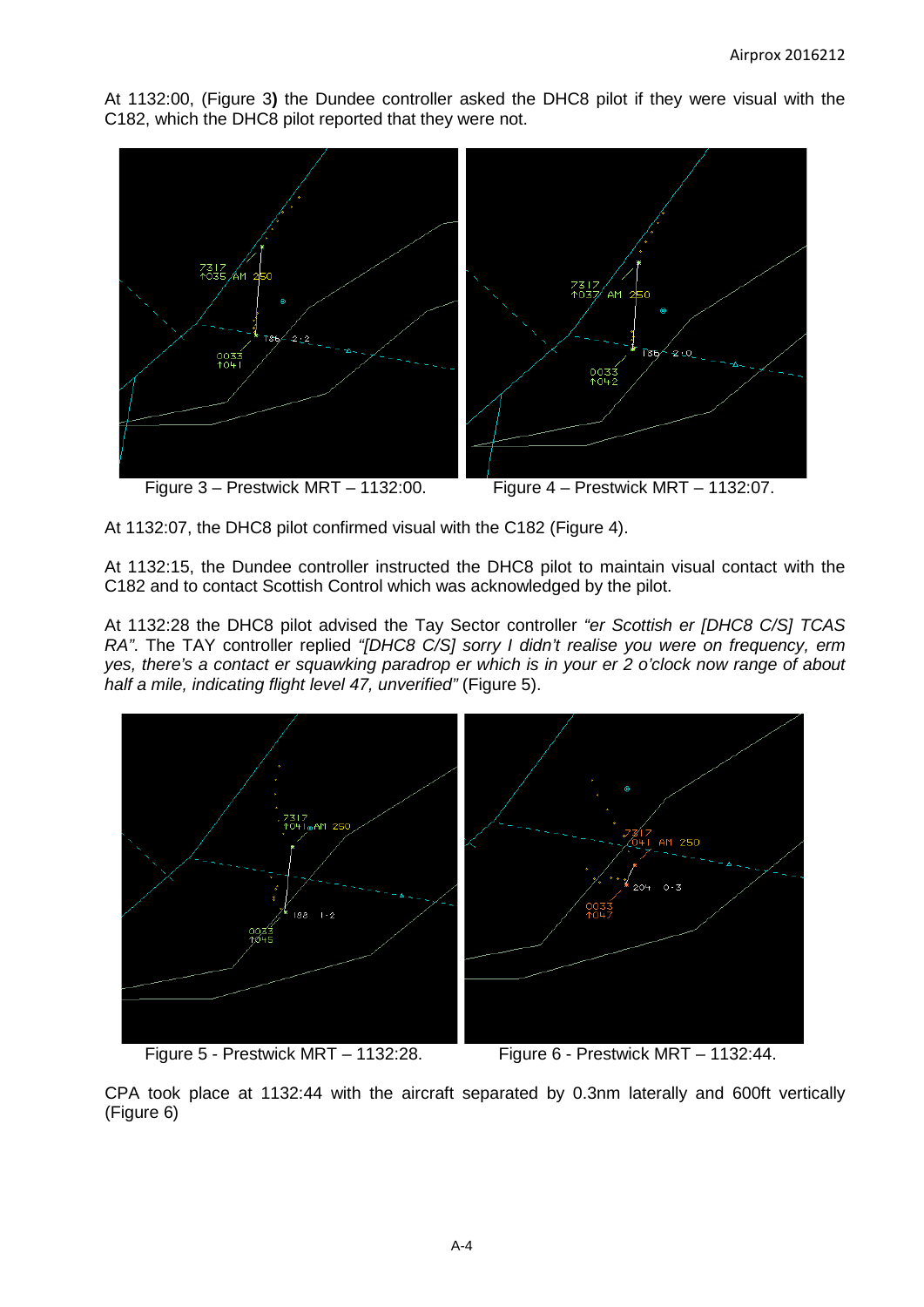At 1132:47, the DHC8 pilot reported *"we were visual with the traffic throughout and er we are now clear of conflict resuming climb FL250 en route NATEB".*

The Dundee controller had been providing both Approach and Aerodrome Control services, without surveillance equipment, to a number of pilots during this period. Traffic Information on the parachuting activity at Errol was being passed to the pilots of both inbound and outbound aircraft. The parachuting activity *"Errol Active"* was also being broadcast on the Dundee ATIS.

The Dundee controller had pre-warned the C182 pilot about the imminent departure of the DHC8 and Traffic Information was passed again after the DHC8 pilot had been cleared for take-off. The C182 pilot reported visual with the DHC8 approximately one minute after it became airborne.

The Dundee controller passed Traffic Information to the DHC8 pilot on two light aircraft holding in the circuit to allow the DHC8 to depart, but did not pass traffic on the C182 until the DHC8 was already airborne and no mention of it being a parachute aircraft was made. The controller also did not remind the DHC8 pilot that the parachute site at Errol was active.

According to the DHC8 pilot's report, the Traffic Information on the C182 was passed to them when they were, *"already in the left turn".* The DHC8 pilot confirmed in their written report that *"the First Officer maintained visual contact with the traffic (parachute dropping) at all times"*. This was also confirmed verbally when in communication with the TAY Sector controller.

According to the statement from the pilot of the C182, they had dropped one parachutist at 3500ft and were in the climb to 9000ft for a further drop. They stated that they remained to the southwest of the DZ *"for spacing from the Dundee IFR departure".* They also reported that they had heard the Dundee controller request that the DHC8 pilot remain clear of the DZ, however this was not evidenced from the R/T transcript. The C182 reported seeing the DHC8 fly through the DZ, and *"directly over the parachutist who was still descending under canopy".*

From the transcript of the R/T, it was not clear that the second transmission by the C182 pilot at 1129:40 was reporting having already dropped the parachutist at 3500ft or that it was their intention, and no mention of this was made by the controller to the DHC8 pilot.

The track of the DHC8 through the DZ was plotted and is reproduced in Figure 7. Figure 8 depicts both the C182's and the DHC8's tracks as they closed at CPA.



Figure 7 – Track of DHC8.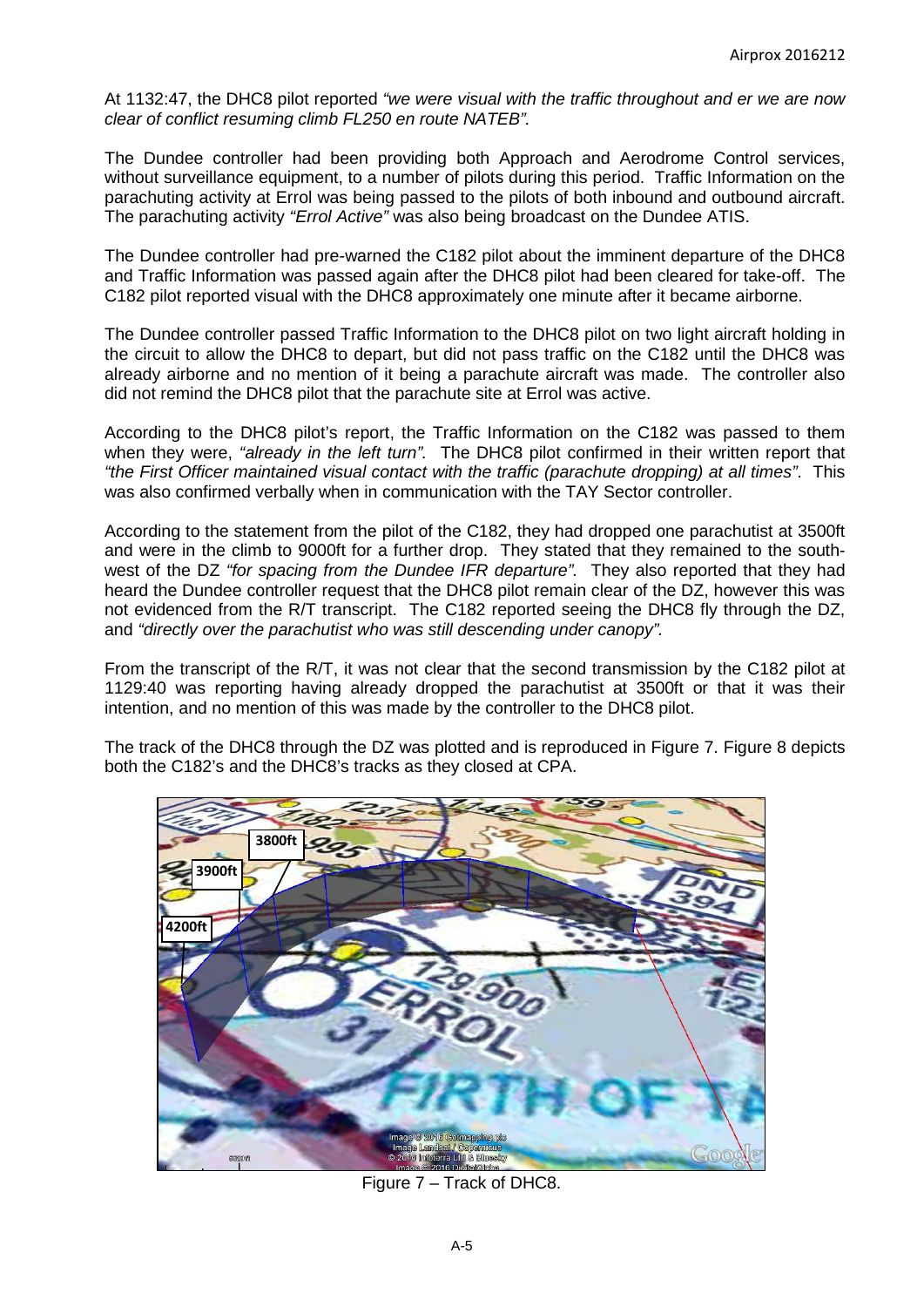

Figure 8 – DHC8 & C182 tracks.

It is not clear at exactly what time the DHC8 pilot responded to the TCAS RA.

Dundee has no surveillance equipment but there is a Letter of Agreement (LoA) with Leuchars LARS under the terms of which Dundee is to pre-note IFR departures to Leuchars. If Leuchars has traffic to affect, then they will request a "Line-Up call", but Leuchars is under instructions that Dundee traffic is not to be held due to the presence of known or unknown traffic. On this occasion, the DHC8 was pre-noted to Leuchars but they declined to work it. [UKAB note: The incident occurred on a Sunday and Leuchars LARS was not in operation].

The TAY controller reported seeing the C182, but had assumed that the DHC8 would be retained either by Dundee or Leuchars until clear of the traffic. They were not aware that the DHC8 would be coming direct to them from Dundee.

The DHC8 pilot had not established communications with the TAY controller in the normal manner, and on first contact advised the controller of the TCAS. In such circumstances, and especially as the controller was not aware that the DHC8 pilot was on frequency, there was no action to be taken by the TAY controller until he reported clear of the conflict.

There are no procedures at Dundee, which require the Dundee controller to advise TAY if the IFR departure will not be working Leuchars LARS.

There are no published procedures for Dundee or Scottish Control regarding the handling of traffic into and out of Dundee when Errol parachute site is active.

In the NATS Investigation report a reference is made to a previous Airprox involving a Dundee outbound and a parachute aircraft at Errol. (Airprox 2012062 -  $6<sup>th</sup>$  May 2012). It had been stated to UKAB that *"an agreement has been reached between the respective ATSUs and henceforth Leuchars will provide an ATS to para-dropping flights operating at Errol".* When contacted by CAA ATSI, the Dundee Deputy SATCO advised that at subsequent meetings between Dundee, Errol and Leuchars, the Errol parachute club requested to remain on the Dundee frequency to be better informed of the Dundee traffic situation. The DSATCO also commented that for IFR traffic departing to the south-west, a clearance is requested which includes a routing that will keep the aircraft to the north of Errol. This is not possible for NATEB departures, but when the parachute site is notified as active, it is the norm for aircraft to turn early and remain to the east of the site.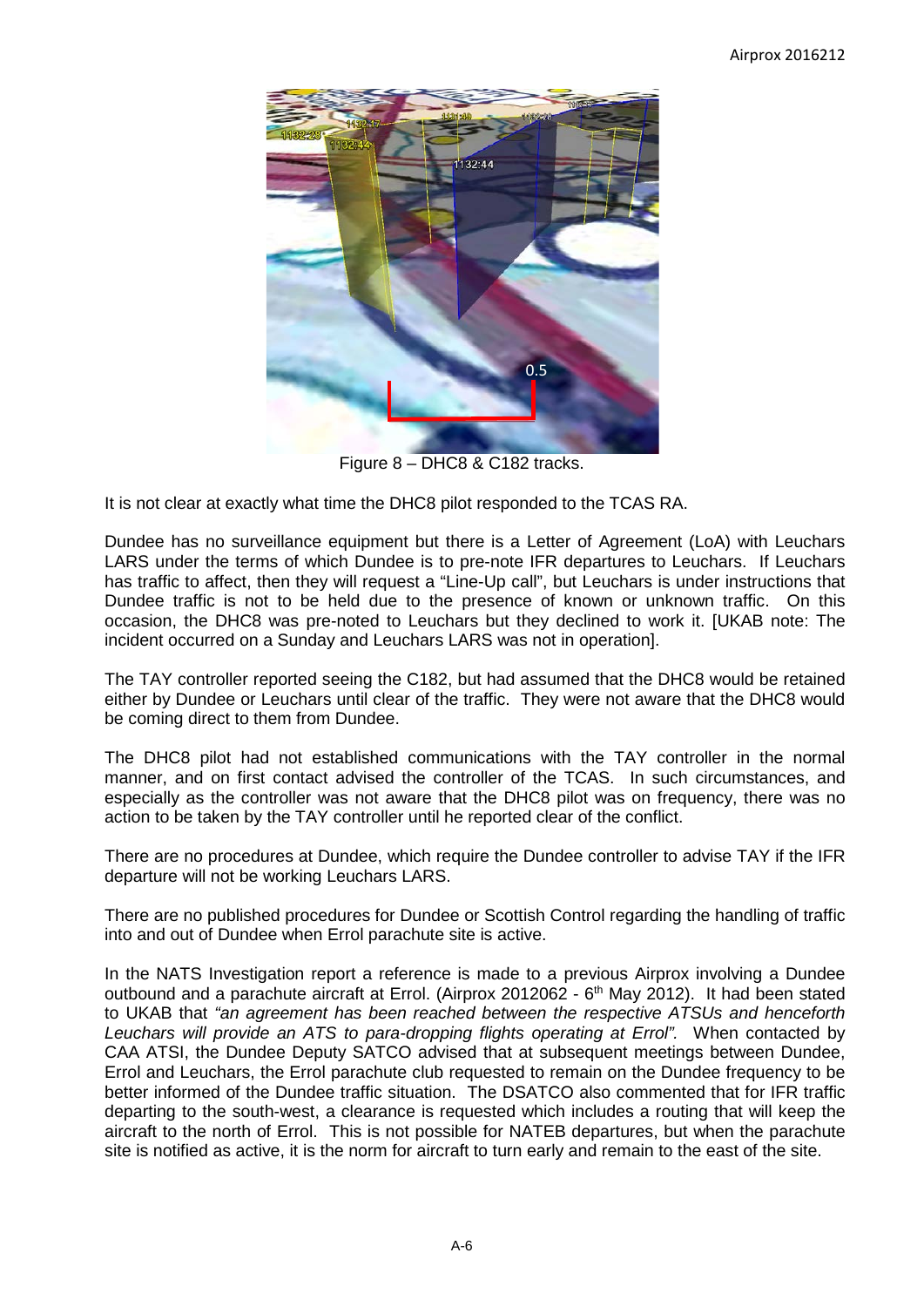The DHC8 was IFR, the C18[2](#page-6-0) VFR. In accordance with the Dundee MATS Part  $2^2$ :

*'A combined Aerodrome and Approach Control service applying standard separation between IFR traffic will be applied as follows:* 

*c) Departing aircraft call for taxi instructions until:* 

*They are transferred to another ATSU; or they no longer wish to receive a service, or are 10 minutes flying time from the aerodrome, whichever is the sooner.'*

In accordance with CAP774 UK Flight Information Services:

*'The controller shall provide traffic information, if it is considered that a confliction may exist, on aircraft being provided with a Basic Service and those where traffic information has been passed by another ATS unit; however, there is no requirement for deconfliction advice to be passed, and the pilot is wholly responsible for collision avoidance. The controller may, subject to workload, also provide traffic information on other aircraft participating in the Procedural Service, in order to improve the pilot's situational awareness.'* 

*Under a Procedural Service, the controller has no ability to pass traffic information on any aircraft that he is not in communication with, unless he has been passed traffic information by another ATS unit.* 

*Traffic information provided under a Procedural Service is unlikely to be as accurate as that provided by controllers using surveillance equipment. Therefore, pilots should be alert to the potential to incorrectly correlate the traffic information to other aircraft that they have in sight that are actually unknown to the controller.*

Traffic Information on the C182 was passed by the Dundee controller to the DHC8 pilot, but not until the DHC8 was airborne. This did not include the information that either the C182 was a parachute aircraft or that a drop from 3500ft was about to, or had, already taken place.

The DHC8 pilot flew through/over a notified parachute site despite the fact that the site was active was transmitted on the Dundee ATIS, (the pilot had acknowledged the ATIS information letter when they first called for start).

The C182 pilot reported visual with the DHC8 shortly after it had departed Dundee. The DHC8 pilot reported visual with the C182 37 seconds before CPA, and reported maintaining visual contact throughout.

## **UKAB Secretariat**

The DHC8 and C182 pilots shared an equal responsibility for collision avoidance and not to operate in such proximity to other aircraft as to create a collision hazard<sup>[3](#page-6-1)</sup>. If the incident geometry is considered as converging then the DHC8 pilot was required to give way to the C182<sup>[4](#page-6-2)</sup>. The notification circle depicted around a parachute site on VFR charts, commonly referred to as the parachute DZ, does not denote any form of controlled or regulated airspace. There is no 'zone' or ATZ for parachute operations per se, unless the airfield at which the operation is conducted has an associated ATZ, in which case this regulated airspace will extend to 2000ft above the airfield. In Class G airspace, permission is not required to fly in the vicinity of parachuting activity or to fly within the bounds of the notification circle or 'drop zone'. However, the UK AIP<sup>[5](#page-6-3)</sup> states:

 $\overline{\phantom{a}}$ 

<span id="page-6-0"></span><sup>2</sup> Section 5 Approach Control.

<span id="page-6-1"></span><sup>3</sup> SERA.3205 Proximity.

<span id="page-6-2"></span><sup>4</sup> SERA.3210 Right-of-way (c)(2) Converging.

<span id="page-6-3"></span><sup>5</sup> ENR 1.1-40, Paragraph 5.5.4.3.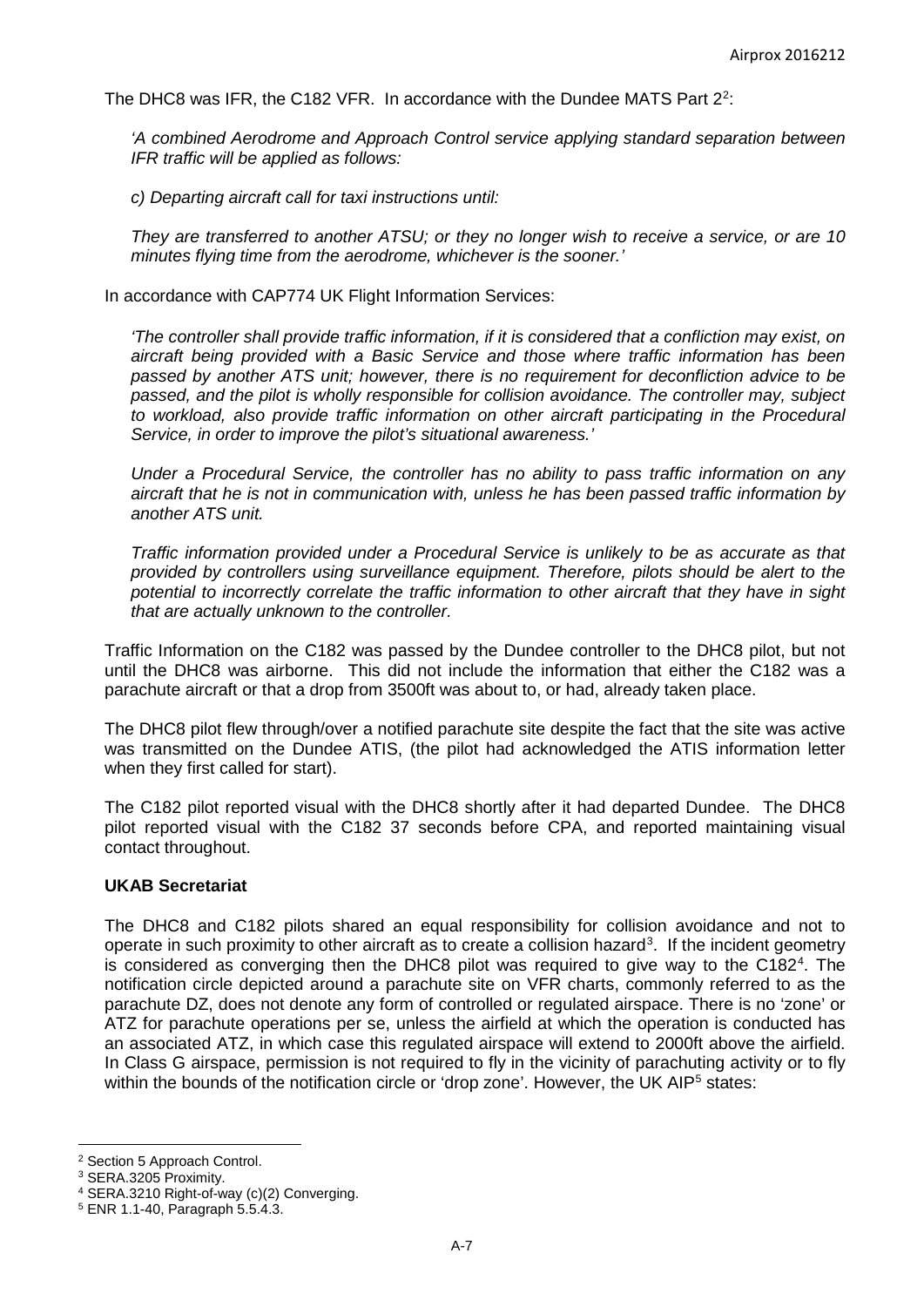*'Visual sighting of free-falling bodies is virtually impossible and the presence of an aircraft within the Drop Zone may be similarly difficult to detect from the parachutists' point of view. Parachute dropping aircraft and, on occasions, parachutists may be encountered outside the notified portion of airspace. Pilots are strongly advised to give a wide berth to all such Drop Zones where parachuting may be taking place.'*

#### **Summary**

An Airprox was reported when a DHC8 and a C182 flew into proximity at 1133 on Sunday 2<sup>nd</sup> October 2016. The DHC8 pilot had departed Dundee RWY27 on an IFR flight under VMC with a left turn out towards NATEB (overhead Newcastle airport). The C182 was under VFR in VMC and carrying out a parachute drop over Errol which is situated approximately 6nm south-west of Dundee airport. The DHC8 pilot was in the process of changing frequencies from Dundee to the Scottish Tay Sector when he received a TCAS RA. The C182 pilot was in receipt of a Basic Service from Dundee. Both pilots had visual contact.

## **PART B: SUMMARY OF THE BOARD'S DISCUSSIONS**

Information available included reports from both pilots, Dundee ATC, area radar and RTF recordings and reports from the appropriate ATC and operating authorities.

Looking first at the actions of the Dundee controller, the Board noted that he was performing the combined duties of an Aerodrome and Approach controller and that Dundee is not equipped with surveillance equipment. The DHC8 pilot requested to start at 1111, acknowledging receipt of the ATIS information, which warned that Errol parachute site was operating. The controller informed the C182 pilot about the proposed departure of the DHC8 and the DHC8 pilot was subsequently cleared for take-off at 1129. The pilot of the C182, who had reported that he would be parachute dropping at 3500ft and 9000ft, was then issued with Traffic Information on the DHC8. Although realising that the DHC8 pilot should have been aware of Errol's activity from the ATIS, Civil ATC members were surprised that the controller had not also warned him about this activity prior to clearing him for takeoff. This would have reinforced the need for the crew to brief themselves about their route in order to avoid the parachute site. Shortly after departure, the controller advised the DHC8 pilot about the C182 operating south-west at 3500ft. climbing to 9000ft. The Board noted that no mention was made that the C182 would be dropping parachutists. ATC members opined that this was another lost opportunity to warn the DHC8 pilot of Errol's activity, and not specifically mentioning Errol's status to the DHC8 pilot was considered to be a contributory factor. After both pilots had reported visual with each other, the controller could reasonably expect them to conduct their own collision avoidance in accordance with Class G rules of the air and the DHC8 pilot was instructed to maintain visual contact with the C182 and to contact Scottish Control; on first contact with Scottish he reported a TCAS RA.

The Board then turned to the actions of the DHC8 pilot. The Dundee ATIS had informed him that Errol parachute site was active but some members wondered whether the DHC pilot would have been aware of Errol's exact location. Recognising that the DHC8 was operating an IFR flight, Airline Pilot members confirmed that the crew would not have been utilising a VFR chart, which would have shown its location. That being said, an Airline Pilot member who was familiar with the Company's Ops Manual was able to brief the Board that it did warn of a parachuting site 6nm south-west of Dundee airport; notwithstanding, it was not known if this information had been discussed by the crew in their briefing prior to departure. The Board noted that although the Errol parachute site was notified in the UK AIP, the Dundee instrument charts did not show the presence of Errol, although other local airfields were displayed, or make mention of it in their UK AIP entry. Accordingly, the Board decided to make a recommendation that Dundee ATC include Errol airfield parachuting site details in their AIP entry and on their instrument procedure plates in order to alert pilots flying under IFR to its presence. Nevertheless, the Board opined that, having been warned about it on the ATIS, if the crew were still not aware of Errol's location, it would have been prudent to have asked ATC or their handling agents for its position. Notwithstanding the potential uncertainty about Errol's location, the Board noted that the DHC8 crew was visual with the C182 throughout, but that they seemed taskfocused on maintaining their track towards NATEB rather than taking timely and effective action to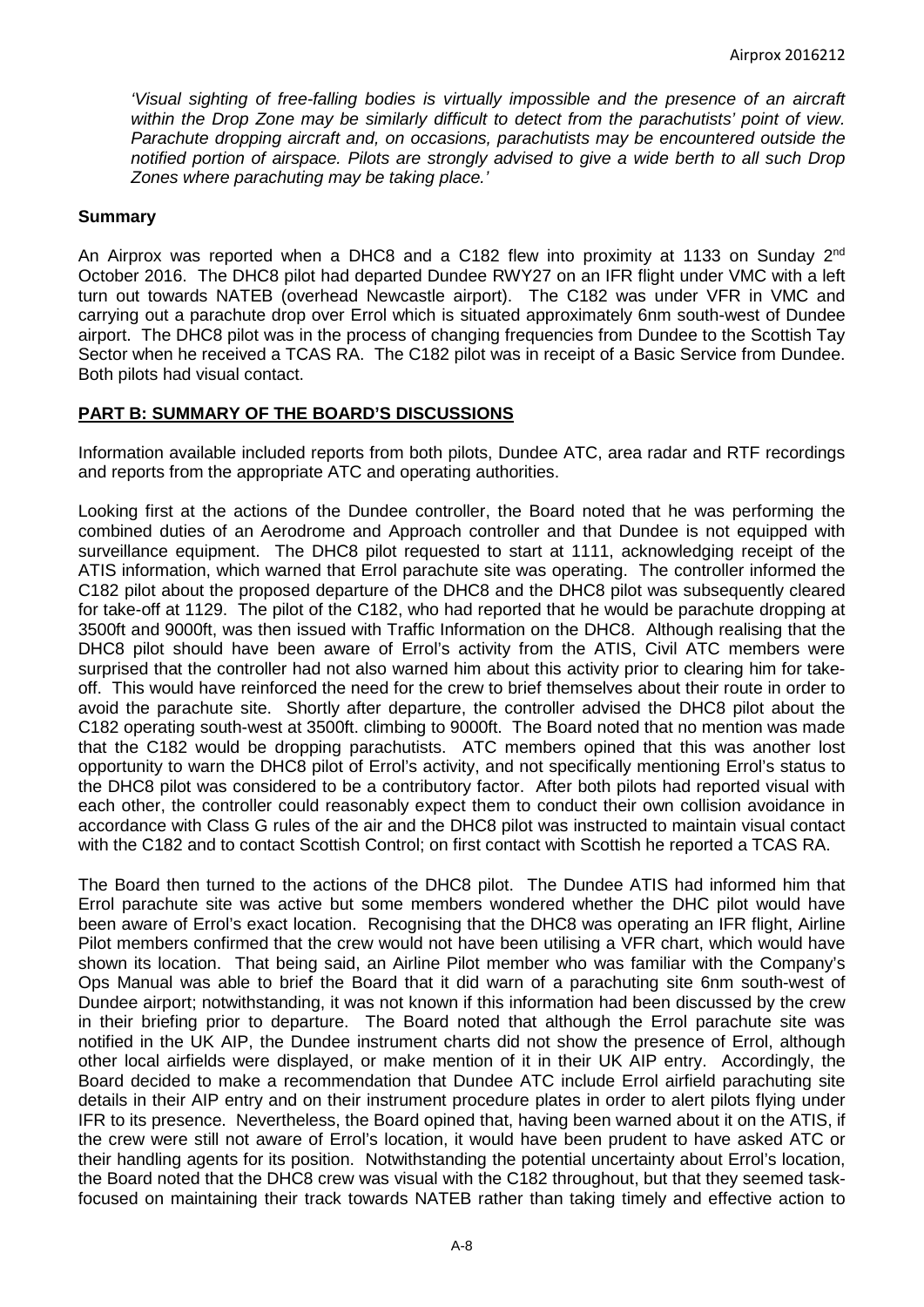avoid the C182 which was on their right as they effectively overtook during their left-hand turn; irrespective of their IFR clearance, in Class G airspace they were required to give way to the C182.

For his part, the C182 pilot was conducting parachute dropping operations and was climbing near the Errol DZ to release his next task. The Board noted that he also had the DHC8 in sight, and some members wondered whether he also should have taken steps to reduce the risk of collision irrespective of the fact that the DHC8 pilot was required to give way to him. It appeared to the Board that the C182 pilot may have thought that, having promulgated the parachuting operation, he was therefore afforded a degree of protection that he did not in fact have. Although good airmanship would include the avoidance of active parachuting sites, there was no 'zone' as such and so the DHC8 was not required to avoid Errol per se.

The Board noted that the parachutist, who had exited the C182 at 3500ft, had been concerned that the DHC8 had passed over the parachute site when he had been dropping through 2000-3000ft. He reported that he had had not seen the DHC8 but had been informed of its presence after landing. Radar recordings show that at the time the DHC8 was passing about 4000ft. Fortuitously, there was no risk of a collision between the DHC8 and the parachutist.

The Board then looked at the barriers that were relevant to this Airprox and decided that the following were key contributory factors:

- **Airspace Design and Procedures** was considered **ineffective** because there was no standard IFR departure route to the south-east that would ensure that outbound aircraft avoided the Errol parachute site. Also the location of Errol is not included on the Dundee instrument charts.
- **Flight Crew Pre-Flight Planning** was considered to be **partially available** and **partially effective.** The crew were informed that Errol parachute site was active but on the charts available to them its location was not displayed. The crew did not appear to have pre-flight planned their routeing to avoid the site.
- **Flight Crew Situational Awareness** was only **partially effective** because although the DHC8 crew were aware of the presence of the C182, they had not been informed that it was carrying out parachute dropping and would be circling in the Errol area.
- **Onboard Warning/Collision Avoidance Equipment** was **partially available** because only the DHC8 was equipped with TCAS. Nevertheless, it was **fully effective** because it provided the DHC8 pilot with a TCAS RA against the C182.
- **See and Avoid** was only **partially effective** because, although both pilots saw each other, the DHC8 pilot did not act to avoid the C182 by a sufficient margin.

The Board then turned its attention to the cause and risk of the Airprox. The Board noted that the DHC8 crew had flown close to a promulgated and active parachuting site and this was considered to be a contributory factor; although they had been informed about the presence of the C182, they had not been warned that it was carrying out a parachute flight and would likely be circling in that location. Notwithstanding, Board members agreed that when they had achieved a visual sighting of the C182, they should have discontinued their routeing to NATEB and should have taken up a track to avoid the C182. Accordingly, the Board agreed that the cause of the Airprox was that the DHC8 pilot flew into conflict with the C182. Nevertheless, turning to the risk, and bearing in mind that both pilots had visual contact with the other aircraft and the DHC8 pilot had received a TCAS RA, the Board considered that there had been no risk of a collision. Accordingly, they therefore assessed the risk as Category C.